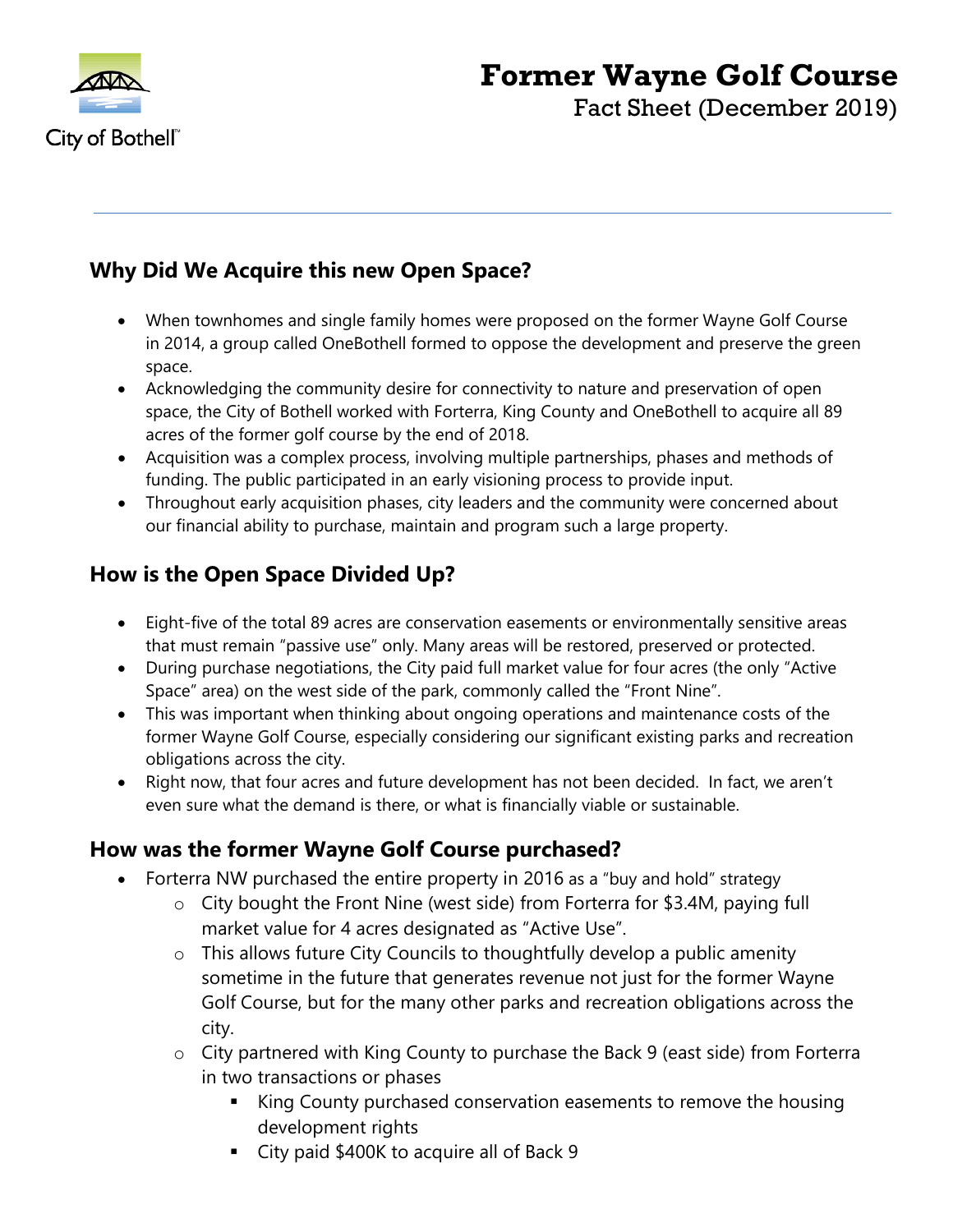- In total, City paid \$3.8 million for the entire 89 acres
- King County paid \$7.7 million for 2 of the conservation easements

# **How Can We Use Our New Open Space?**

#### **"Passive Use" Areas – 68.96 acres total**

- What can we do in "Passive Use"?
	- o Walking, running, picnicking, bird-watching, legal fishing, joint use hiking/biking trails, drop-in sports such as flag football, soccer, and the like.
	- o Limited trail head amenities such as restrooms, picnic areas, parking areas
- What cannot be done in "Passive Use"?
	- o Any activity where the land could be degraded such as organized sports, sports practices or events such as concerts, movies in the park, etc.
	- o Any activity that impedes on the "view corridor" or protected habitat areas
	- $\circ$  Limited permanent structures outside of trail head amenities and maintenance structures

#### **"Active Use" Area – Four acres only**

- When COB purchased the land, there were 4 acres not subject to the original 1996 Conservation Easement. As part of the purchase and sale agreement, those original conditions remained, and a deed restriction was established that governs future uses of this "Active Use Area".
	- o This area must:
		- **Remain open to the general public**
		- **EXECOMPLEMENT COMPLEMENT And activate the remainder of the property**
		- Not compromise the natural, scenic, open space, water resources or recreation values of the rest of the property
	- o This area cannot be used for :
		- **Residential**
		- **Manufacturing or other industrial uses**
		- **•** Office uses or storage uses other than incidental office space and storage areas that are part of a permitted use of the area
		- Uses that restrict public access by imposing membership or similar requirements that serve to prevent public access.

#### **Salmon Habitat Area - 13.33 acres**

- This is a long-term habitat restoration process that will take many, many years
- Limited walking paths, invasive plant removal, adding native plants, water quality/temperature improvements, possible viewing platform and educational signage
- Possible regional trail connector that is designed & constructed by King County in coordination with the City of Bothell. Any construction of a regional trail connector will be maintained by the County.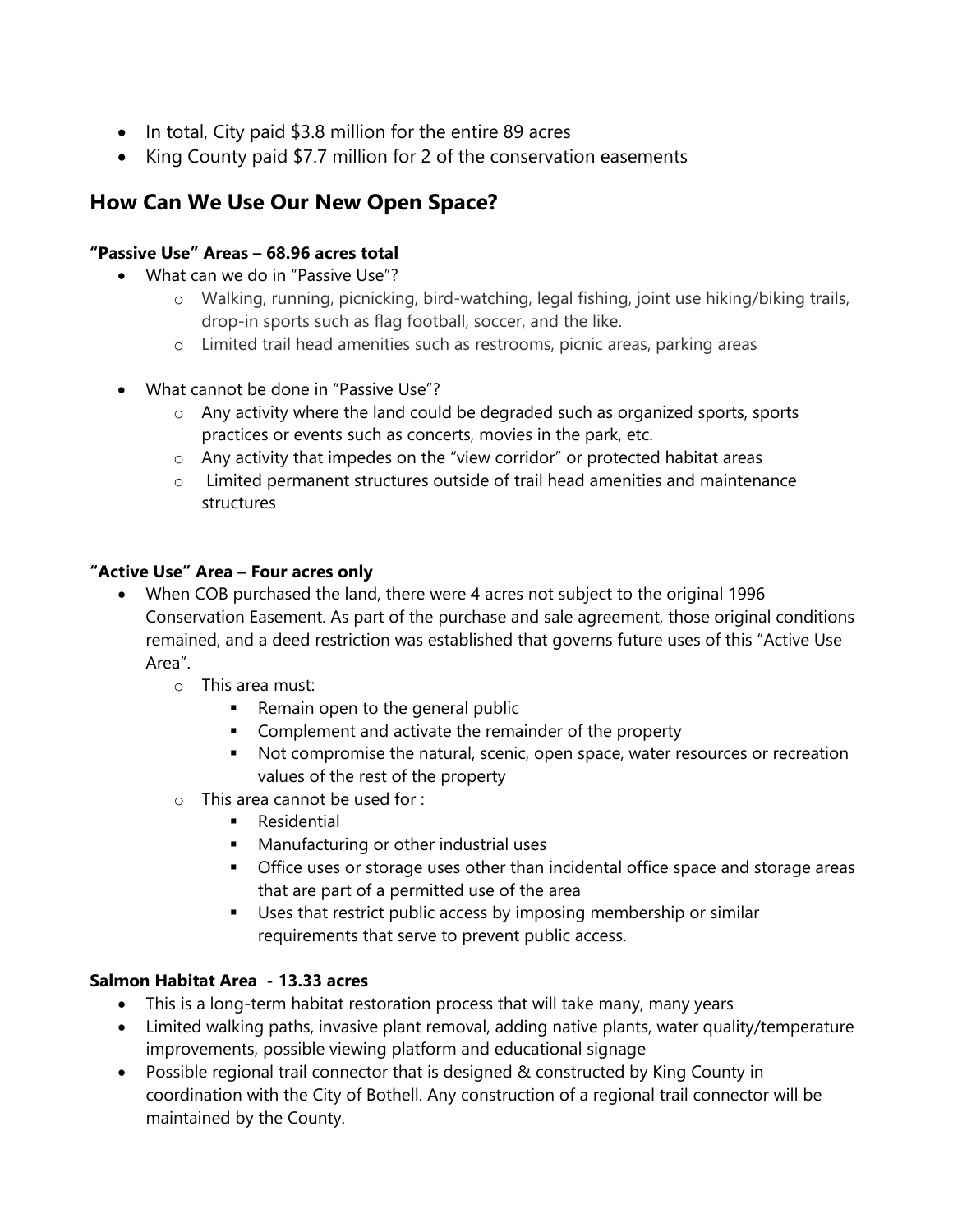# **What does it cost to operate and maintain the Open Space?**

Parks and Recreation staff are still learning about long term costs of the park, but we do know costs are substantial. We need to pay for:

- Ensuring the property is safe and free from hazards. This includes many years of deferred maintenance by the previous owners such as tree removal and care, maintenance and repair of pathways,
- Removing litter and debris
- Around \$180,000/year just in routine maintenance and operations costs for staff time and equipment hours, supplies such as mulch, and the costs of miscellaneous repairs
- Volunteer administration costs
- Future Master Planning and trailhead amenity construction

## **What else needs to be done?**

- Our new park came with several structures and challenges that our Parks staff must now handle.
	- o 9 different structures, buildings, or sheds that need to be evaluated or demolished
		- 2 of these structures have been designated local historical landmarks and require special care and consideration
	- o Rebuild maintenance building in approved section of the open space
	- o 4 bridges that need to be structurally evaluated and potentially rebuilt for safety and ADA issues
	- o Assess drainage issues particularly in the winter and the pump system
	- o Extensive areas where we must conduct salmon and habitat restoration (east side), plus restoration of the Sammamish River on the west side

## **How do we pay for all of the operations and maintenance?**

Limited funds are available through the General Fund, but those are limited. Grants may pay for portions of some of the projects such as habitat restoration, trail building, bridge work.

## **Feasibility Study**

- In order to study what our future options might be, City Council directed staff to complete a financial feasibility study and market analyses for the four acres that will eventually be developed.
- We are not in talks with developers and no applications have been filed.
- Going through this process and having some data will help inform any plans for the open space. It's important to learn more about the costs associated with different options.
- The development scenario would likely be a public private partnership as the City owns the land in perpetuity and a private developer builds, owns and operates the facility.
- The study will: